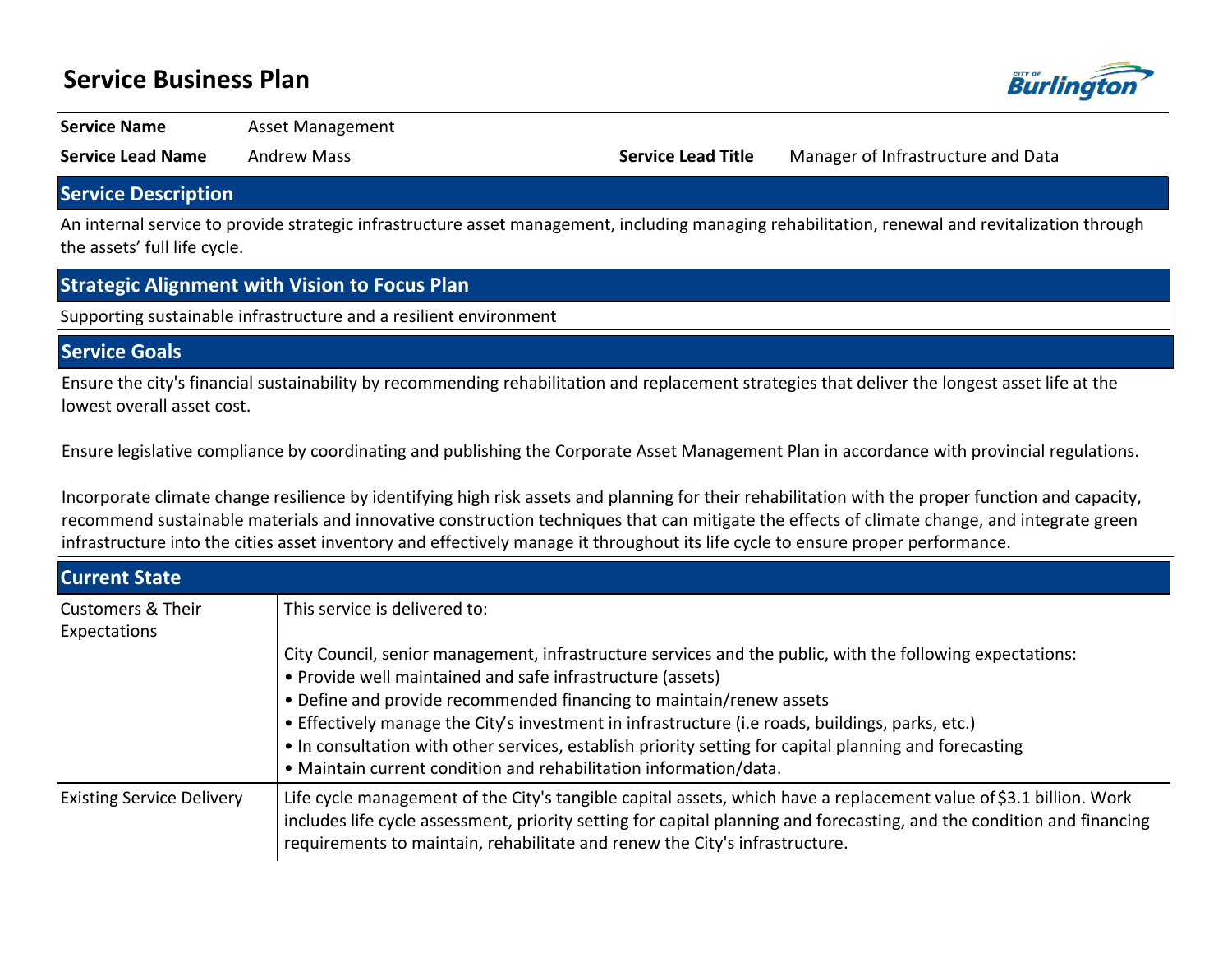|                                                                     | Configuration and maintenance of the Asset Information System including source asset inventory's, condition<br>information, replacement cost information, and decision support software. The decision support software system<br>houses all life cycle information on City owned assets. The system calculates the optimum treatment, timing and<br>cost for the asset type rehabilitation strategy. The system predicts rehabilitation requirements for the next60 years,<br>and this data is used by the Financial Management service to develop the long term financing plan.<br>This service is coordinated and delivered through the Asset Management Service in partnership with the Asset<br>Management Committee that has representation from all the infrastructure asset categories (Roads, Facilities &<br>Buildings, Parks & Open Space, RPM, Finance, Transportation, ITS etc.).<br>Asset Management provides the overall framework, leadership, direction and coordination to all the infrastructure<br>asset categories, and works with Financial Management Services to establish, update and champion the long-term<br>asset management financial plan. The partner services work with Asset Management to carry out the physical work<br>related to life cycle asset management. |
|---------------------------------------------------------------------|----------------------------------------------------------------------------------------------------------------------------------------------------------------------------------------------------------------------------------------------------------------------------------------------------------------------------------------------------------------------------------------------------------------------------------------------------------------------------------------------------------------------------------------------------------------------------------------------------------------------------------------------------------------------------------------------------------------------------------------------------------------------------------------------------------------------------------------------------------------------------------------------------------------------------------------------------------------------------------------------------------------------------------------------------------------------------------------------------------------------------------------------------------------------------------------------------------------------------------------------------------------------------------------------------|
| <b>Existing Customer</b><br>Engagement Tools /<br><b>Methods</b>    | Annual reports keep Council informed. Infrastructure services are engaged through participation on the asset<br>management committee team and capital budgeting process. Asset Management web page in place to support<br>public awareness. Surveys on acceptable levels of service.                                                                                                                                                                                                                                                                                                                                                                                                                                                                                                                                                                                                                                                                                                                                                                                                                                                                                                                                                                                                               |
| Is this Service Provincially<br>Legislated?                         | Yes Ontario regulation 588-17 mandates municipalities are now required to develop detailed asset management<br>plans to accompany any request for provincial or federal infrastructure funding                                                                                                                                                                                                                                                                                                                                                                                                                                                                                                                                                                                                                                                                                                                                                                                                                                                                                                                                                                                                                                                                                                     |
| For this Service are there<br><b>Approved Service</b><br>Standards? | N/A<br>No                                                                                                                                                                                                                                                                                                                                                                                                                                                                                                                                                                                                                                                                                                                                                                                                                                                                                                                                                                                                                                                                                                                                                                                                                                                                                          |
| <b>Programs</b>                                                     |                                                                                                                                                                                                                                                                                                                                                                                                                                                                                                                                                                                                                                                                                                                                                                                                                                                                                                                                                                                                                                                                                                                                                                                                                                                                                                    |
| Asset Management<br><b>Strategic Oversight</b>                      | Responsible for coordinating the maintenance and operation of the asset management systems used to track the<br>inventory, condition, replacement value, rehabilitation need, timing and cost of infrastructure assets. The<br>information from these systems is used to plan, prioritize and establish the capital budget and forecast and long-<br>range capital that fund maintenance, rehabilitation and renewal needs.<br>Provides leadership on opportunities to integrate the various asset management systems.                                                                                                                                                                                                                                                                                                                                                                                                                                                                                                                                                                                                                                                                                                                                                                             |
|                                                                     | Establishes the standards, staff requirements and system requirements.                                                                                                                                                                                                                                                                                                                                                                                                                                                                                                                                                                                                                                                                                                                                                                                                                                                                                                                                                                                                                                                                                                                                                                                                                             |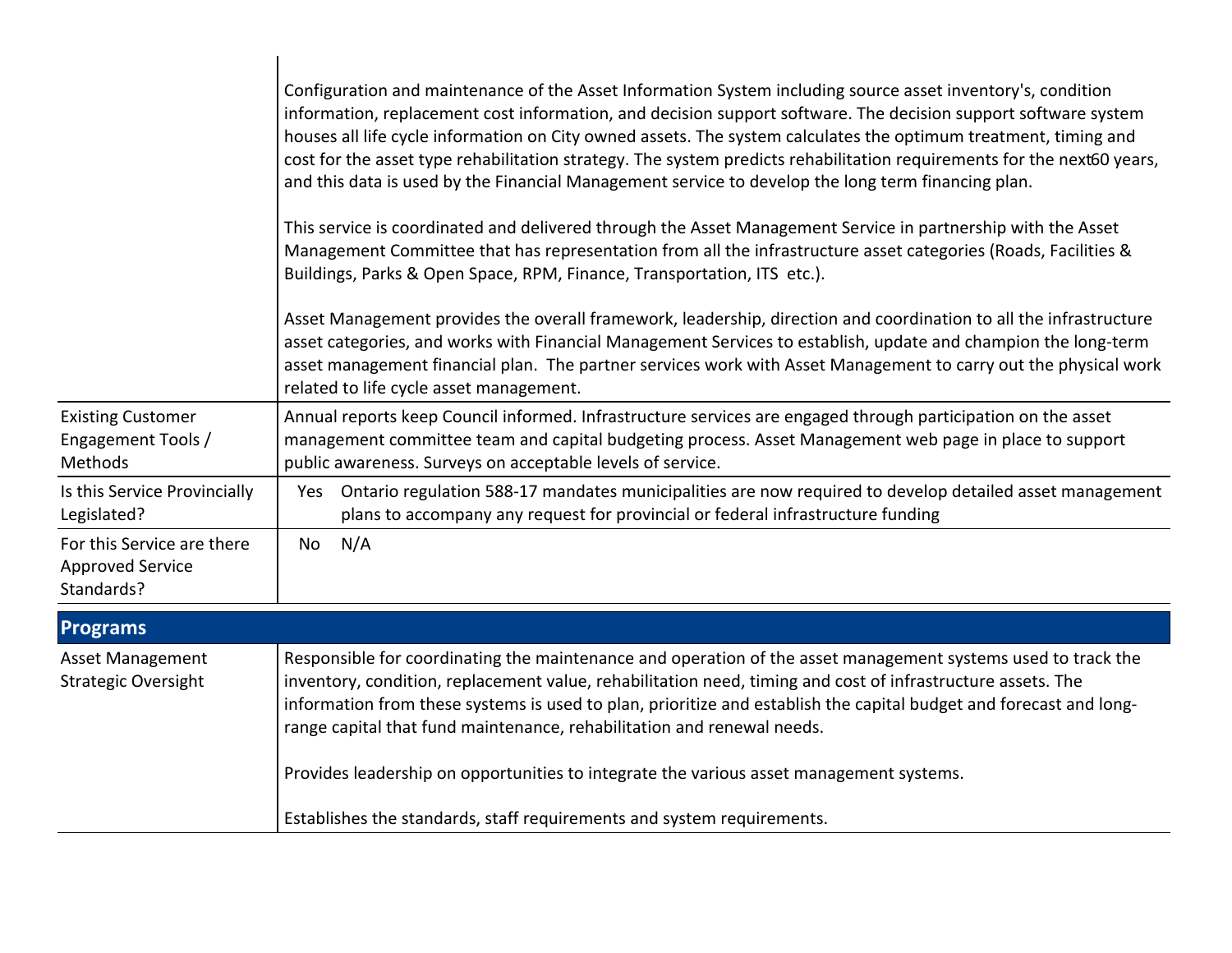| Long-Range Financial and    | Provides leadership to establish the long-range asset management financing plan. Provides regular updates                 |  |  |  |  |
|-----------------------------|---------------------------------------------------------------------------------------------------------------------------|--|--|--|--|
| <b>Operational Planning</b> | recommending the financing needed to rehabilitate and replace all infrastructure.                                         |  |  |  |  |
|                             | Provides leadership and coordination for infrastructure funding opportunities through provincial and federal<br>programs. |  |  |  |  |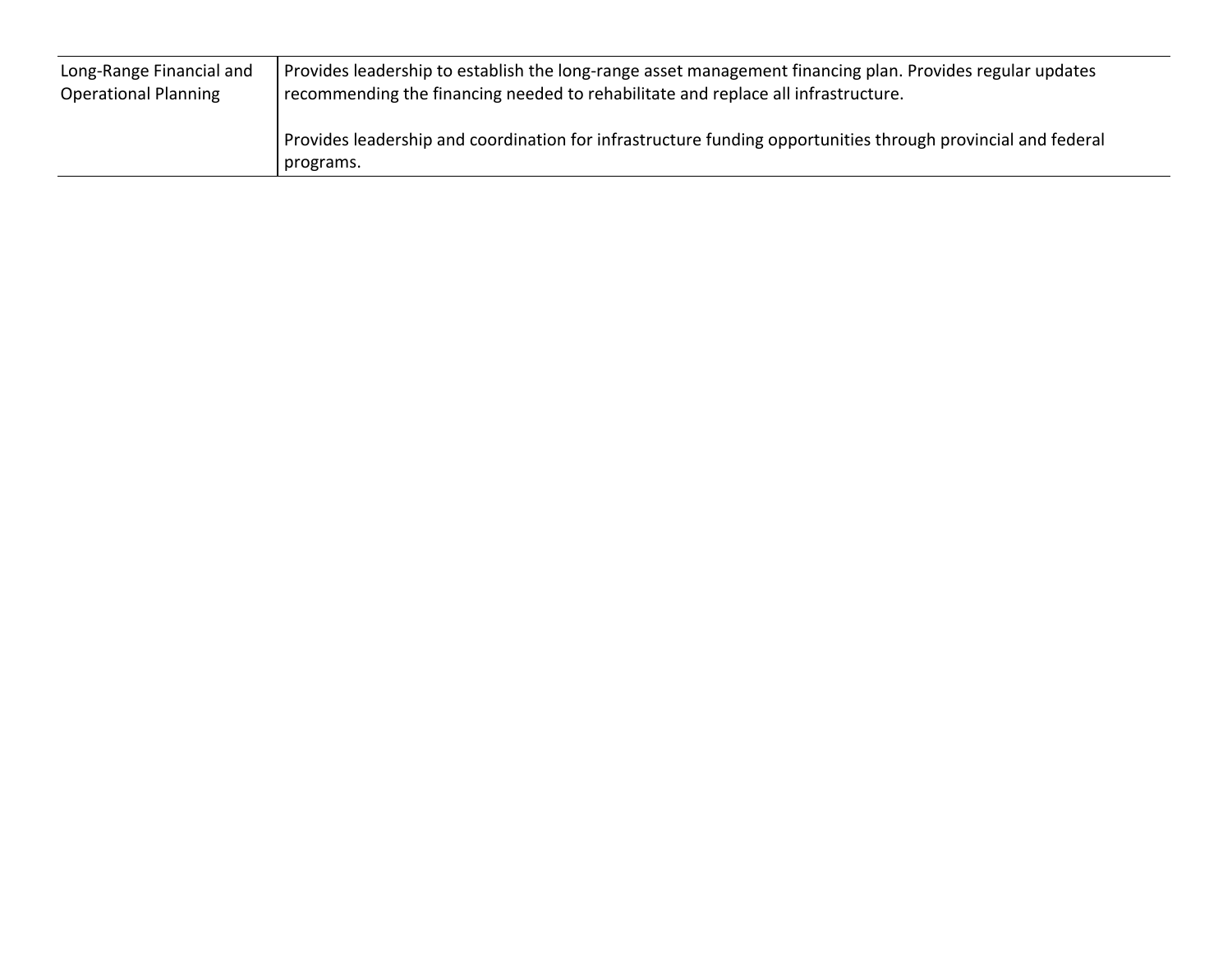## **Recent Continuous Improvement Initiatives**

In 2019, New condition data on Arterial and collector roads was acquired to update the Pavement Management Application. This new data will be used to gain more insight on the current condition of pavements which will help prioritize rehabilitation. The data can also be compared to the 2016 data collection in an attempt to understand the impacts of climate change.

In 2019, an interactive Asset Management story map was developed and posted to the Asset Management website. It is designed to help increase awareness and understanding of the infrastructure the city is responsible for managing.

In 2019, the Asset Management service brought forward a new Strategic Asset Management policy that is required by provincial regulation O.Reg 588/17, which was approved by council.

In 2019, an Asset Management awareness session was facilitated with city staff to gain a better understanding of Asset management, the benefits of using an asset management approach with respect to community outcomes, and an explanation of tangible steps that can be taken to implement legislated best practices

In 2018 an executive dashboard built on the City's Business Intelligence (BI) platform was initiated. The final dashboard will assist users in their ability to access, analyze and visualize data on the state of the City's infrastructure across most asset categories.

In 2018 the City's asset management plan was recognized by the Canadian Network of Asset Managers (CNAM) with the inaugural Ambassador Award. The award honours organizations whose efforts reflect a commitment above Canadian industry standards.

In 2018 a review of Ontario Regulation 588/17: Asset Management Planning for Municipal Infrastructure came into effect. The asset management committee conducted a review of the regulation and a response was issued to the Province. The regulation sets out requirements for municipal asset management planning to help municipalities understand their infrastructure needs and inform infrastructure planning and investment decisions.

In 2017 an Asset management specific web page was published as a resource for knowledge, documents, and news related to Asset Management System at the City. The site serves as a great communication tool for both internal and external stakeholders.

In 2016 an Asset Management Plan (AMP) was published and subsequently approved in 2017. The plan documented the asset management systems, level of service, risk, etc. The AMP is a key corporate document and its completion was important because senior levels of government require these plans as a condition of program and grant funding.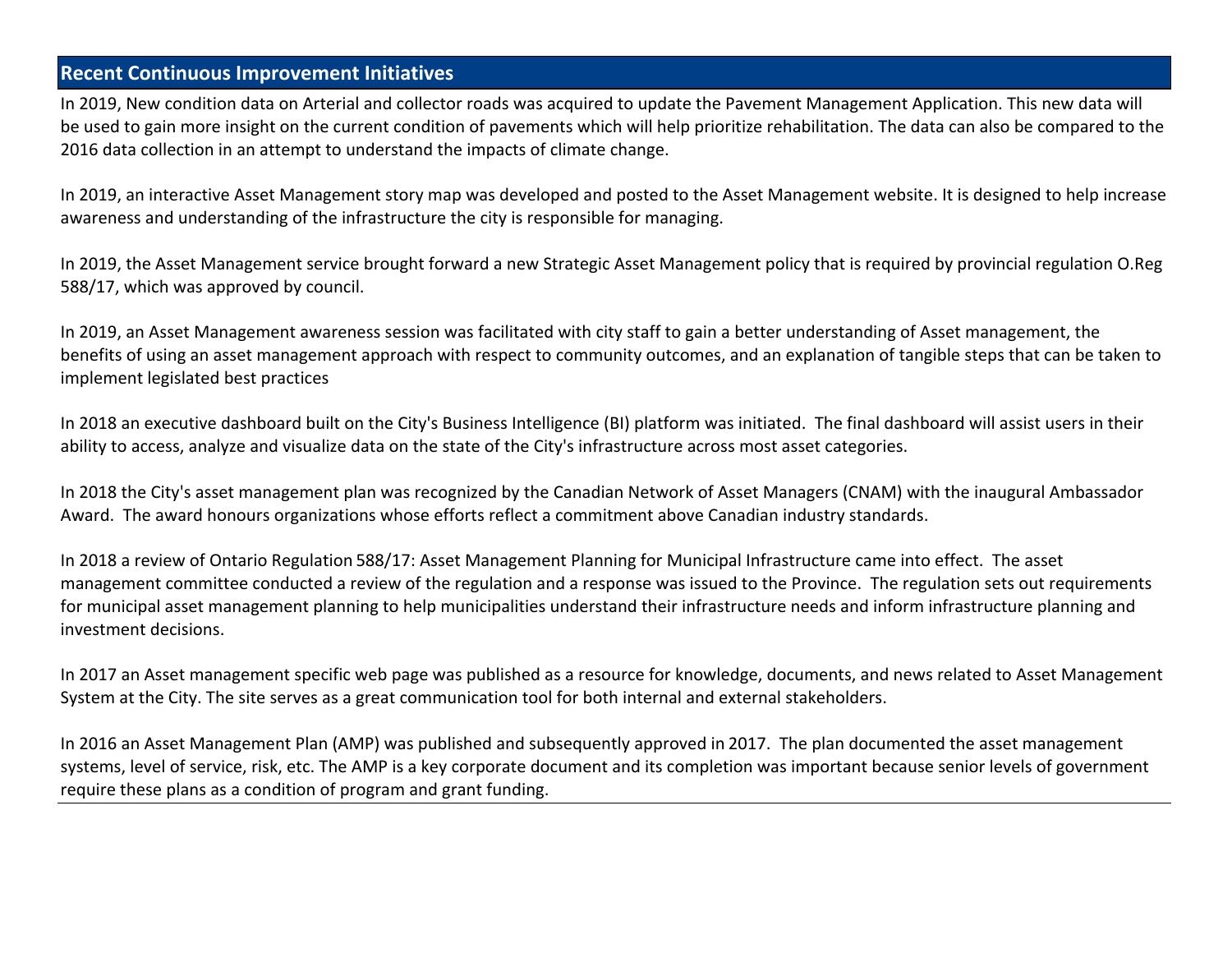|                               | <b>Emerging Opportunities and Anticipated Risks</b>                                                                                                                                                                                                                                                                                                                                                                                                                      |  |  |  |  |  |  |
|-------------------------------|--------------------------------------------------------------------------------------------------------------------------------------------------------------------------------------------------------------------------------------------------------------------------------------------------------------------------------------------------------------------------------------------------------------------------------------------------------------------------|--|--|--|--|--|--|
| <b>Emerging Opportunities</b> | Implementation of the EAMS (Enterprise Asset Management System) will help provide better data on operational<br>costs and a fuller understanding of total life cycle costs.                                                                                                                                                                                                                                                                                              |  |  |  |  |  |  |
|                               | With the approval of the long-term asset management financial strategy, the City will be well positioned financially<br>to increase the number of renewal projects delivered each year. The additional funding will allow more work to<br>proceed, addressing the backlog of projects in a more timely manner. As well, more work will be done at the<br>appropriate time to avoid future increased costs.                                                               |  |  |  |  |  |  |
|                               | About 95% percent of assets (based on valuation) are now tracked through their life cycle in the Riva DS system<br>(excluding Facilities & Buildings, which have their own system). Work on adding more assets to the Riva system is<br>ongoing, with the goal of achieving 100% by 2018.                                                                                                                                                                                |  |  |  |  |  |  |
|                               | Continue to monitor and pursue infrastructure funding opportunities through provincial and federal programs.<br>Infrastructure spending has been a commitment from both levels of government and the city's asset management<br>system is critical for prioritizing and quantifying projects eligible for Higher government level funding.                                                                                                                               |  |  |  |  |  |  |
|                               | Explore applying the corporate risk framework to assets in order to quantify the consequence of failure.                                                                                                                                                                                                                                                                                                                                                                 |  |  |  |  |  |  |
| <b>Anticipated Risks</b>      | Senior levels of government require asset management plans as a condition of funding starting December 31st,<br>2016. Bill 6 legislation will regulate the content of Asset Management plans, the city has been monitoring the<br>evolution of the bill and will be positioned to satisfy the regulations once they are fully established.                                                                                                                               |  |  |  |  |  |  |
|                               | With increased funding, we will have to deliver more projects, putting increased workload on staff. We will have to<br>continue improving our methods to increase project delivery output.<br>We rely heavily on our various asset management systems. We need to ensure that we have backup in qualified and<br>trained staff to continue to manage these systems effectively. Regulations for asset management plans will have an<br>impact on workload in the future. |  |  |  |  |  |  |
|                               | Council and leadership commitment to ensuring sustainable levels of funding are available, as outlined in the long-<br>term financial plan.                                                                                                                                                                                                                                                                                                                              |  |  |  |  |  |  |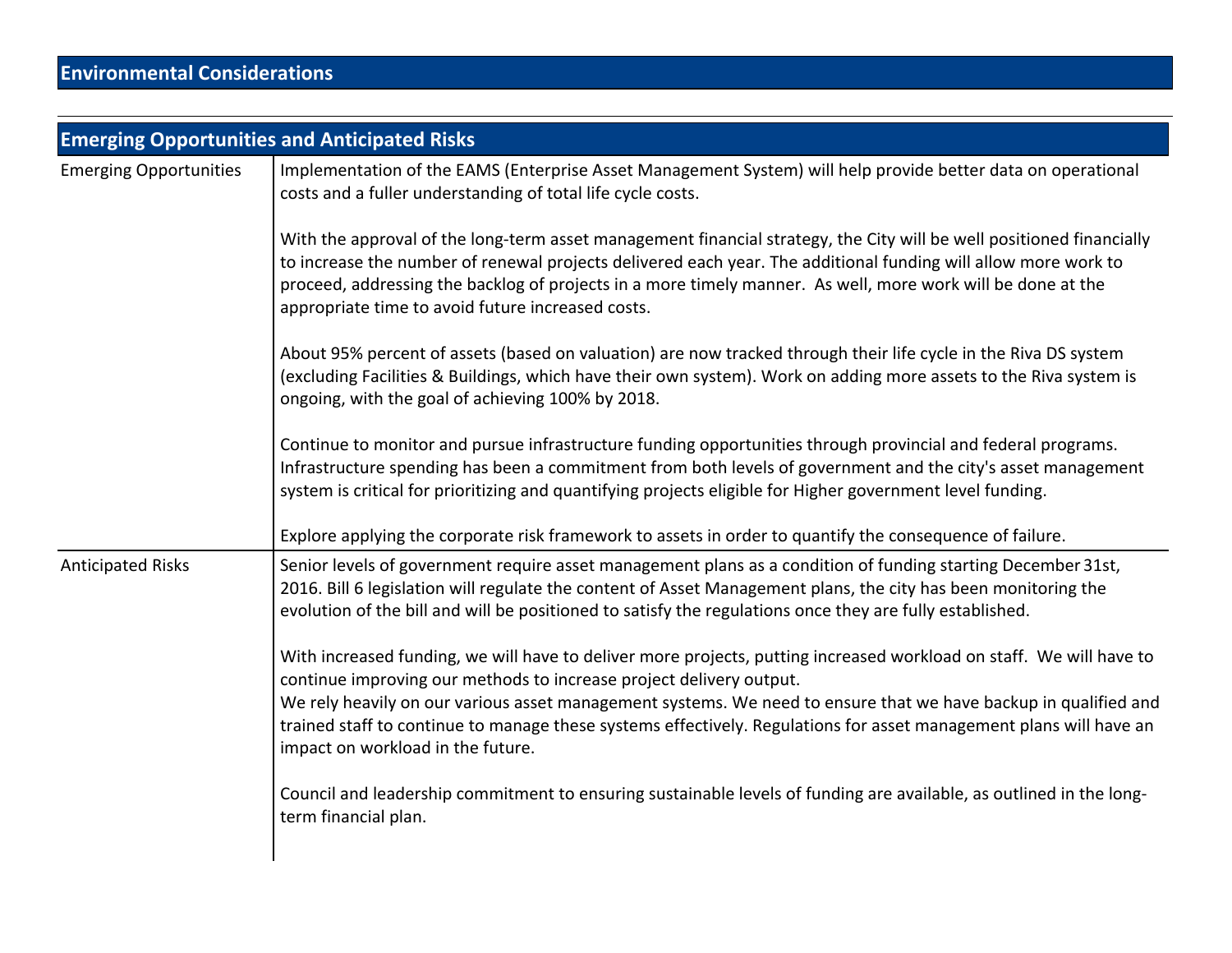|                                                                                                                                                                                                                                            | Inflation greater than accounted for in the long-term financial plan will erode the funding purchasing power and                                                                                                 |  |  |  |  |  |
|--------------------------------------------------------------------------------------------------------------------------------------------------------------------------------------------------------------------------------------------|------------------------------------------------------------------------------------------------------------------------------------------------------------------------------------------------------------------|--|--|--|--|--|
| Other agencies are increasing infrastructure spending. Halton Region, CN Rail, Metrolinx, MTO are all investing in<br>infrastructure in the coming years. Coordination with these agencies will ensure the city's investment is protected. |                                                                                                                                                                                                                  |  |  |  |  |  |
| <b>Enterprise Risk</b>                                                                                                                                                                                                                     | Labour Market and Workforce - Attraction, Retention, Skills                                                                                                                                                      |  |  |  |  |  |
| Considerations                                                                                                                                                                                                                             | Financial Sustainability - Sustainability, Budget                                                                                                                                                                |  |  |  |  |  |
|                                                                                                                                                                                                                                            | Climate Change - Severe Weather Events, Increasing Number of Severe Weather Events                                                                                                                               |  |  |  |  |  |
| Technology - Funding required to upgrade existing tools for the data required to support the Long Term Financial<br>Plan and the prioritization of renewal and new capital budget projects                                                 |                                                                                                                                                                                                                  |  |  |  |  |  |
| <b>Service Initiatives</b>                                                                                                                                                                                                                 | <b>Target Completion</b>                                                                                                                                                                                         |  |  |  |  |  |
| Engage a consultant to review corporate asset data inventories, data suitability, reliability and produce a strategy<br>for managing and integrating asset data into the Enterprise Asset Management System                                | Apr 2020                                                                                                                                                                                                         |  |  |  |  |  |
|                                                                                                                                                                                                                                            | Integrate current decision support processes and data in the new Enterprise Asset Management System with the<br>Dec 2020<br>goal of understanding full life cycle costs and the connections to level of service. |  |  |  |  |  |
|                                                                                                                                                                                                                                            | Aligning to corporate information governance and data management standards, establish formal QA/QC procedures<br>Jul 2021                                                                                        |  |  |  |  |  |

| for all Asset Information. Automate the process using FME and generate an exception report.                                                                                                                                                                                                        |          |
|----------------------------------------------------------------------------------------------------------------------------------------------------------------------------------------------------------------------------------------------------------------------------------------------------|----------|
| Publish the City of Burlington's Asset Management Plan aligned to provincial regulation O. Reg 588/17                                                                                                                                                                                              | Jul 2021 |
| Asset Management Regulations (Phase 1): All core infrastructure assets reported to Province of Ontario. This must<br>address current service levels, asset performance, condition, age and replacement cost and the 10-year life cycle<br>costs and funding to maintain those service levels.      | Jul 2021 |
| Asset Management Regulations (Phase 2): All remaining infrastructure assets reported to Province of Ontario. This<br>must address current service levels, asset performance, condition, age and replacement cost and the 10-year life<br>cycle costs and funding to maintain those service levels. | Jul 2023 |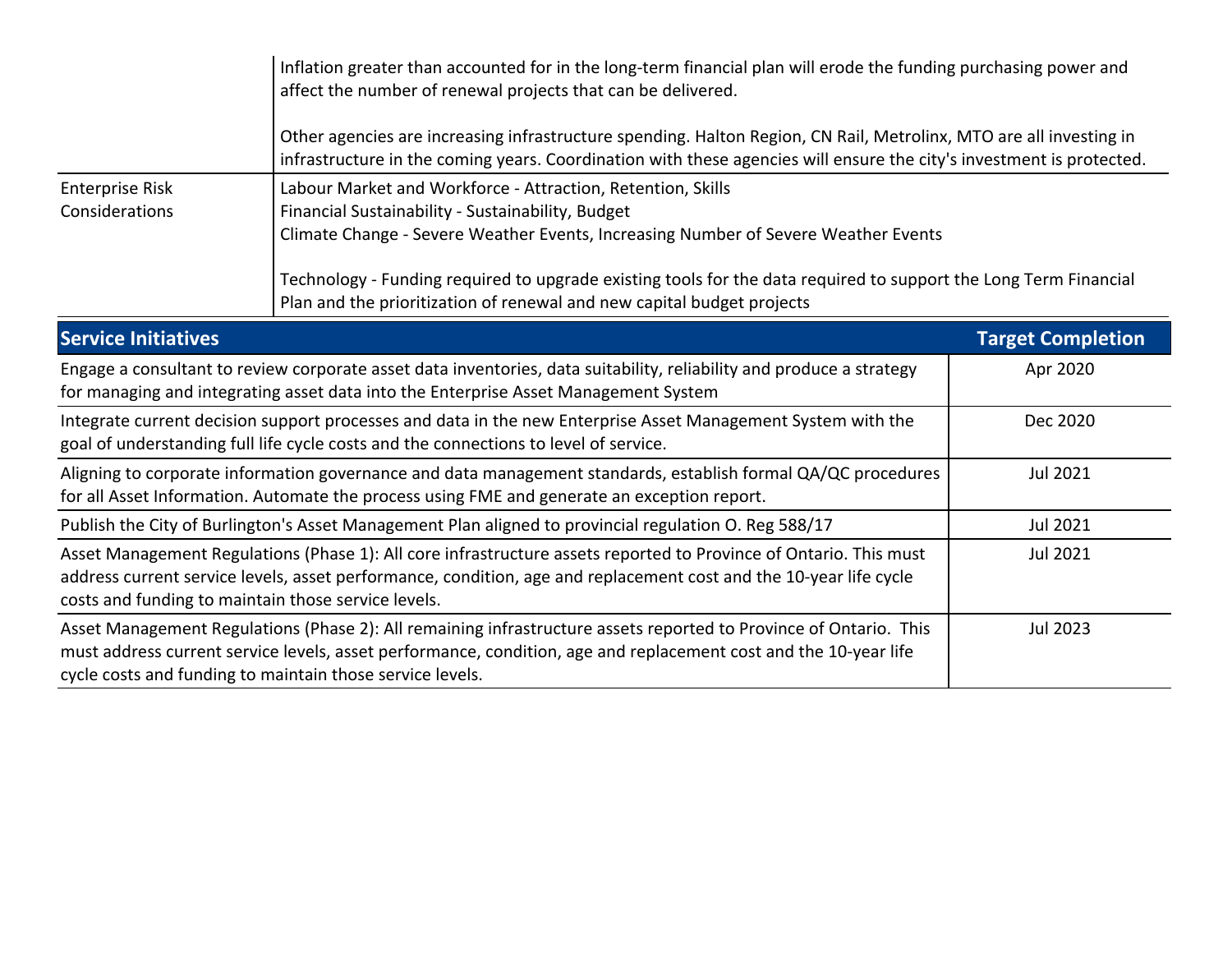# **MEASURING SUCCESS**

#### **How much did we do?**

| Performance             | 2015    | 2016    | 2017    | 2018    | 2019     | 2020     | 2021            | 2022     |
|-------------------------|---------|---------|---------|---------|----------|----------|-----------------|----------|
| <b>Measurement</b>      | Actual  | Actual  | Actual  | Actual  | Forecast | Forecast | <b>Forecast</b> | Forecast |
| Replacement value of    | \$2,601 | \$2,838 | \$2.951 | \$3,010 | \$3,070  | \$3,131  | \$3.193         | \$3,500  |
| assets under management |         |         |         |         |          |          |                 |          |
| (\$ millions)           |         |         |         |         |          |          |                 |          |
| Percentage of assets in | 96%     | 97%     | 98%     | 99%     | 100%     | 100%     | 100%            | 100%     |
| Asset Management System |         |         |         |         |          |          |                 |          |

#### **How well did we do it?**

| Performance           |                                                                                             |                                                                                         | Budget vs Plan (% funded) |                                             |      |                                                                                                  |      |      |  |  |
|-----------------------|---------------------------------------------------------------------------------------------|-----------------------------------------------------------------------------------------|---------------------------|---------------------------------------------|------|--------------------------------------------------------------------------------------------------|------|------|--|--|
| <b>Measurement</b>    |                                                                                             |                                                                                         |                           |                                             |      |                                                                                                  |      |      |  |  |
| Story behind the data |                                                                                             |                                                                                         |                           |                                             |      | This measure tracks the annual funding (Budget) divided by the Annual Need specified in the      |      |      |  |  |
|                       | funding plan, presented as a percentage. In 2013 Council adopted a Long term Infrastructure |                                                                                         |                           |                                             |      |                                                                                                  |      |      |  |  |
|                       |                                                                                             | funding plan to ensure that enough funding will be available to fund the rehabilitation |                           |                                             |      |                                                                                                  |      |      |  |  |
|                       |                                                                                             |                                                                                         |                           |                                             |      | requirements in a given year. The finance plan assumes that the Backlog is static. A value below |      |      |  |  |
|                       |                                                                                             |                                                                                         |                           |                                             |      | 100% means the budget provided does not meet the requirements established in the funding         |      |      |  |  |
|                       |                                                                                             | plan.                                                                                   |                           |                                             |      |                                                                                                  |      |      |  |  |
|                       |                                                                                             |                                                                                         |                           |                                             |      |                                                                                                  |      |      |  |  |
|                       |                                                                                             |                                                                                         |                           | <b>Budget vs Plan (% funded)</b>            |      |                                                                                                  |      |      |  |  |
| 150%                  |                                                                                             |                                                                                         |                           |                                             |      |                                                                                                  |      |      |  |  |
|                       | 96%                                                                                         | 100%                                                                                    | 100%                      | 100%                                        | 100% | 100%                                                                                             | 100% | 100% |  |  |
| 100%                  |                                                                                             |                                                                                         |                           |                                             |      |                                                                                                  |      |      |  |  |
|                       | 90%                                                                                         | 87%                                                                                     | 84%                       | 80%                                         |      |                                                                                                  |      |      |  |  |
| 50%                   |                                                                                             |                                                                                         |                           |                                             | 77%  | 74%                                                                                              | 71%  | 70%  |  |  |
|                       |                                                                                             |                                                                                         |                           |                                             |      |                                                                                                  |      |      |  |  |
|                       |                                                                                             |                                                                                         |                           |                                             |      |                                                                                                  |      |      |  |  |
| 0%                    |                                                                                             |                                                                                         |                           |                                             |      |                                                                                                  |      |      |  |  |
|                       | 2015                                                                                        | 2016                                                                                    | 2017                      | 2018                                        | 2019 | 2020                                                                                             | 2021 | 2022 |  |  |
|                       |                                                                                             |                                                                                         |                           | - - % of Asset Management Receiving Funding |      | <b>Baseline</b>                                                                                  |      |      |  |  |
|                       |                                                                                             |                                                                                         |                           |                                             |      |                                                                                                  |      |      |  |  |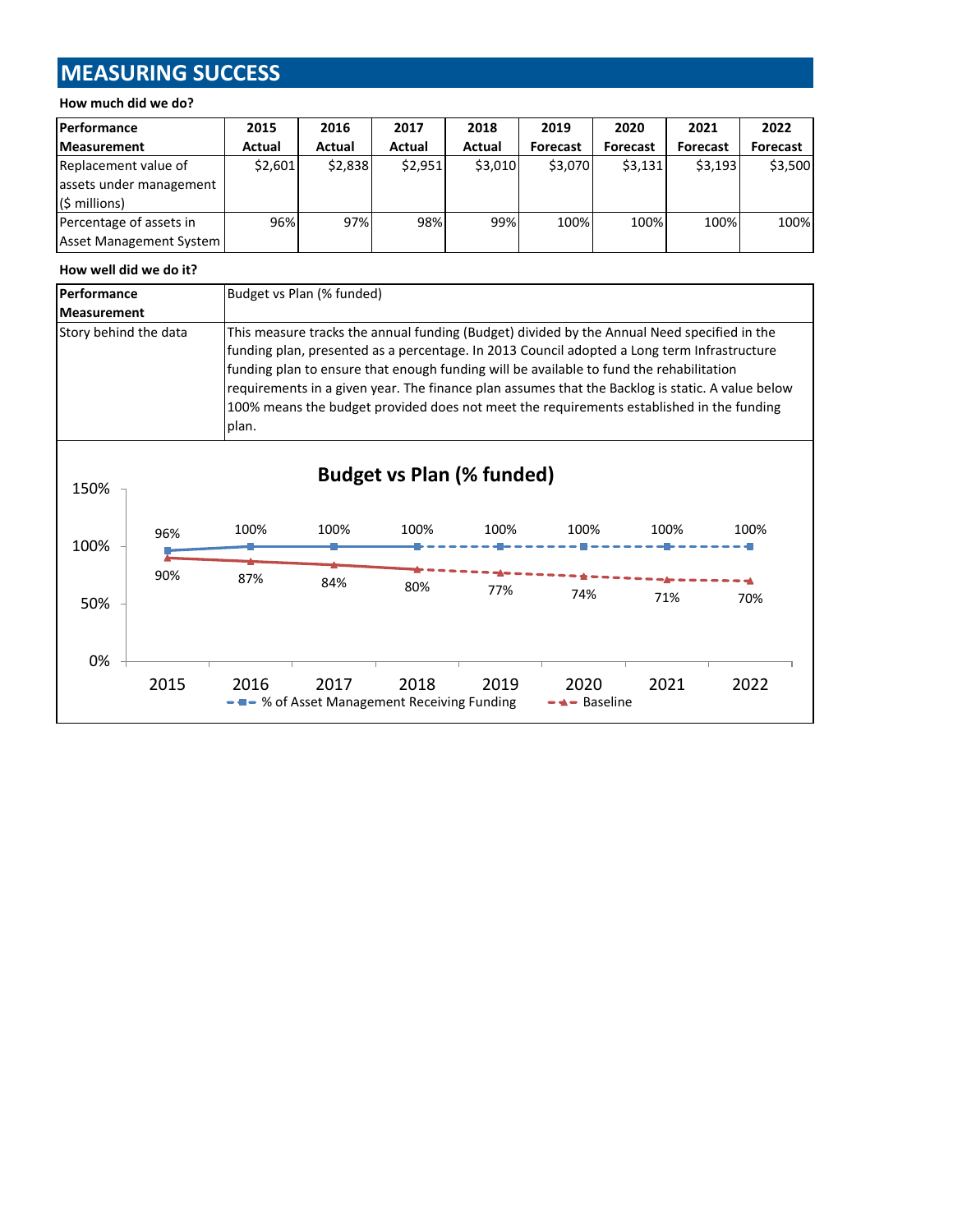

| Is anyone better off? |                         |         |                                                                                                      |                                                       |         |                                                       |         |                                                                                                |  |  |
|-----------------------|-------------------------|---------|------------------------------------------------------------------------------------------------------|-------------------------------------------------------|---------|-------------------------------------------------------|---------|------------------------------------------------------------------------------------------------|--|--|
| Performance           |                         |         | Rehabilitation Needs Backlog (\$ millions)                                                           |                                                       |         |                                                       |         |                                                                                                |  |  |
| <b>Measurement</b>    |                         |         |                                                                                                      |                                                       |         |                                                       |         |                                                                                                |  |  |
| Story behind the data |                         |         | This graph illustrates the magnitude of the funding backlog for all assets that need rehabilitation. |                                                       |         |                                                       |         |                                                                                                |  |  |
|                       |                         |         | If not addressed the backlog will continue to grow to unmanageable levels and the Level of           |                                                       |         |                                                       |         |                                                                                                |  |  |
|                       |                         |         |                                                                                                      | Service provided by city Infrastructure will decline. |         |                                                       |         |                                                                                                |  |  |
|                       | Where do we want to go? |         |                                                                                                      |                                                       |         |                                                       |         | The long-term financial plan will increase funding and eliminate the backlog of assets needing |  |  |
|                       |                         |         | rehabilitation by 2035                                                                               |                                                       |         |                                                       |         |                                                                                                |  |  |
|                       |                         |         |                                                                                                      |                                                       |         | <b>Rehabilitation Needs Backlog (\$ millions)</b>     |         |                                                                                                |  |  |
| \$0                   |                         |         |                                                                                                      |                                                       |         |                                                       |         |                                                                                                |  |  |
| $-520$                |                         |         |                                                                                                      |                                                       |         |                                                       |         |                                                                                                |  |  |
| $-540$                |                         |         |                                                                                                      |                                                       |         |                                                       |         |                                                                                                |  |  |
| $-560$                |                         |         |                                                                                                      |                                                       |         |                                                       |         |                                                                                                |  |  |
| $-580$                |                         |         |                                                                                                      |                                                       | $-598$  | $-595$                                                |         |                                                                                                |  |  |
| $-5100$               |                         |         |                                                                                                      | $-$107$                                               |         |                                                       | $-$108$ | $-5108$                                                                                        |  |  |
| $-5120$               | $-5134$                 | $-5124$ | $-5126$                                                                                              |                                                       |         |                                                       |         |                                                                                                |  |  |
| $-5140$               |                         |         |                                                                                                      |                                                       |         |                                                       |         |                                                                                                |  |  |
| $-5160$               | $-5134$                 | $-5138$ | $-5142$                                                                                              |                                                       |         |                                                       |         |                                                                                                |  |  |
|                       |                         |         |                                                                                                      | $-5156$                                               | $-5163$ |                                                       |         |                                                                                                |  |  |
| $-5180$               |                         |         |                                                                                                      |                                                       |         | $-5170$                                               | $-5175$ | $-$179$                                                                                        |  |  |
| $-5200$               |                         |         |                                                                                                      |                                                       |         |                                                       |         |                                                                                                |  |  |
|                       | 2015                    | 2016    | 2017                                                                                                 | 2018                                                  | 2019    | 2020                                                  | 2021    | 2022                                                                                           |  |  |
|                       |                         |         |                                                                                                      |                                                       |         | -Baseline-Rehabilitation Unfunded Renewal Needs (URN) |         |                                                                                                |  |  |
|                       |                         |         |                                                                                                      |                                                       |         | Forecast-Rehabilitation Unfunded Renewal Needs (URN)  |         |                                                                                                |  |  |
|                       |                         |         |                                                                                                      |                                                       |         |                                                       |         |                                                                                                |  |  |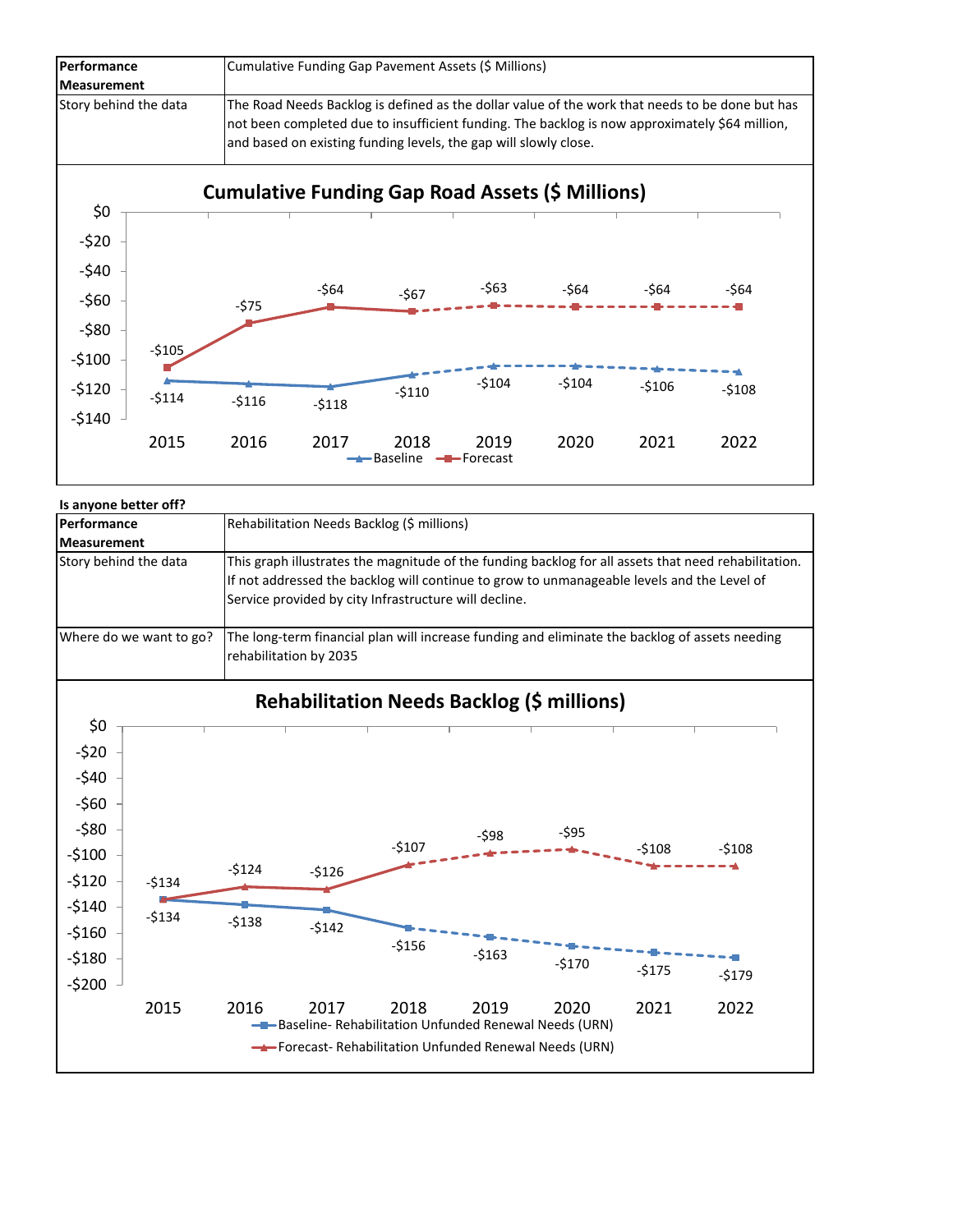

|                       | Performance<br>Average pavement quality index (PQI) |                      |                                                 |      |                                       |                                                                                              |      |                                                                                                                                                                                                                                                                                                  |  |
|-----------------------|-----------------------------------------------------|----------------------|-------------------------------------------------|------|---------------------------------------|----------------------------------------------------------------------------------------------|------|--------------------------------------------------------------------------------------------------------------------------------------------------------------------------------------------------------------------------------------------------------------------------------------------------|--|
| <b>Measurement</b>    |                                                     |                      |                                                 |      |                                       |                                                                                              |      |                                                                                                                                                                                                                                                                                                  |  |
| Story behind the data |                                                     | overall network PQI. |                                                 |      |                                       | optimal band of 75/100 on the PQI scale. Arterial Resurfacing projects will help improve the |      | The Pavement Quality Index is a measure of the overall condition of the road pavement. A PQI of<br>100 would represent a brand new roadway while a PQI of 20 would represent a roadway that no<br>longer provides acceptable service. The average PQI has been stabilized and is approaching the |  |
|                       | Where do we want to go?                             |                      |                                                 |      |                                       |                                                                                              |      | We need to increase capital budget funding to provide for appropriate levels of Maintenance,<br>Rehabilitation and Replacement of pavement at the optimal time to reduce longer-term costs                                                                                                       |  |
| 80                    |                                                     |                      |                                                 |      | <b>Average Pavement Quality Index</b> |                                                                                              |      |                                                                                                                                                                                                                                                                                                  |  |
| 70                    | 70                                                  | 71                   | 71                                              | 70   | 70                                    | 71                                                                                           | 72   | 71                                                                                                                                                                                                                                                                                               |  |
|                       | 70                                                  | 70                   | 69                                              | 68   | 68                                    | 68                                                                                           | 69   | 69                                                                                                                                                                                                                                                                                               |  |
| 60                    |                                                     |                      |                                                 |      |                                       |                                                                                              |      |                                                                                                                                                                                                                                                                                                  |  |
| 50                    |                                                     |                      |                                                 |      |                                       |                                                                                              |      |                                                                                                                                                                                                                                                                                                  |  |
| 40                    |                                                     |                      |                                                 |      |                                       |                                                                                              |      |                                                                                                                                                                                                                                                                                                  |  |
|                       | 2015                                                | 2016                 | 2017<br>Baseline-Average Pavement Quality Index | 2018 | 2019                                  | 2020<br>Forecast-Average Pavement Quality Index                                              | 2021 | 2022                                                                                                                                                                                                                                                                                             |  |